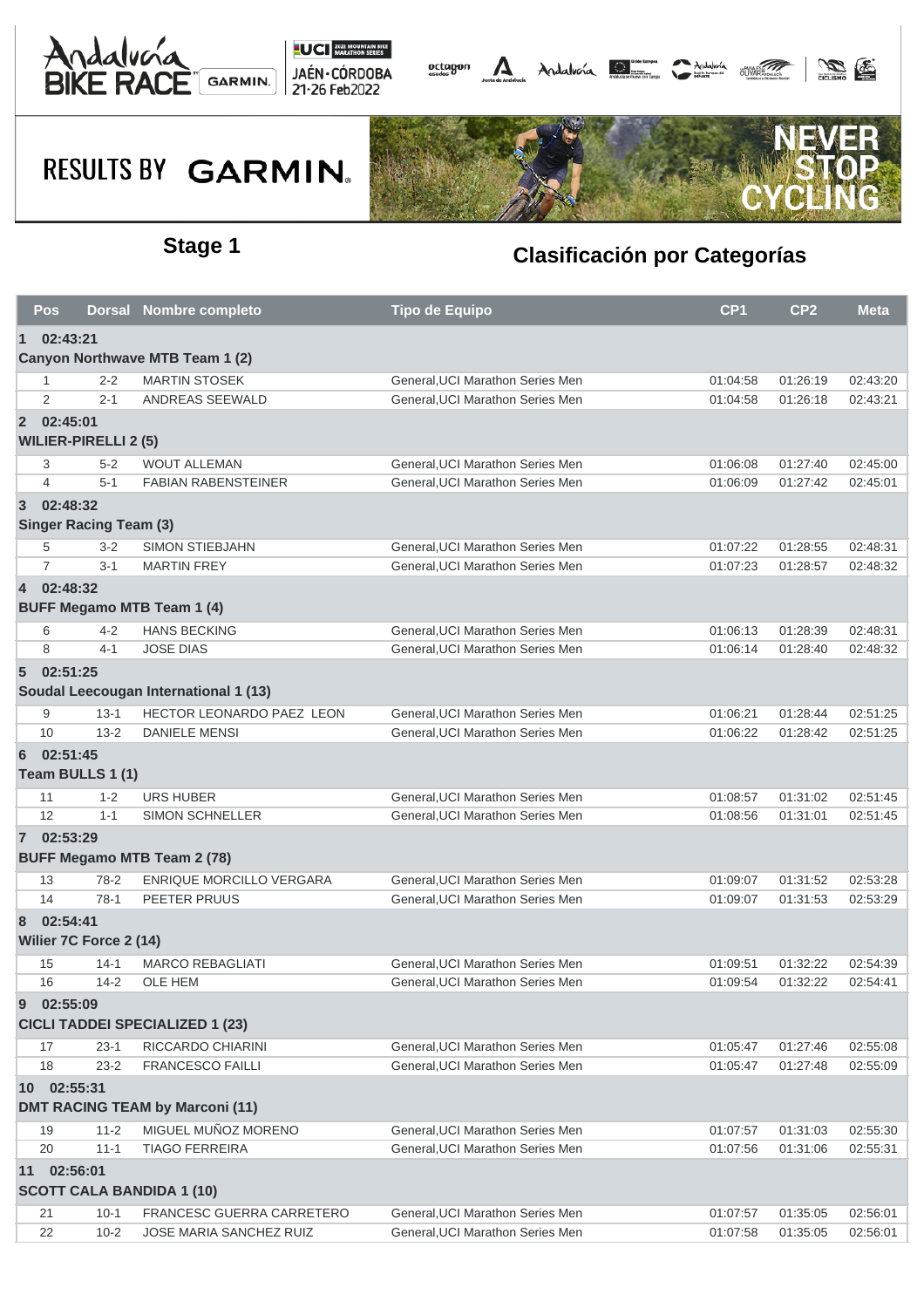





| Pos             |                             | <b>Dorsal Nombre completo</b>            | Tipo de Equipo                   | CP <sub>1</sub> | CP <sub>2</sub> | <b>Meta</b> |
|-----------------|-----------------------------|------------------------------------------|----------------------------------|-----------------|-----------------|-------------|
|                 | 12 02:56:33                 |                                          |                                  |                 |                 |             |
|                 |                             | <b>BUFF Megamo MTB Team 3 (77)</b>       |                                  |                 |                 |             |
| 23              | $77 - 2$                    | <b>HUGO DERECHOU</b>                     | General, UCI Marathon Series Men | 01:10:03        | 01:33:01        | 02:56:33    |
| 24              | $77-1$                      | <b>GUILLEM CASSU CANTIN</b>              | General, UCI Marathon Series Men | 01:10:04        | 01:33:01        | 02:56:33    |
|                 | 13 02:58:31                 |                                          |                                  |                 |                 |             |
|                 |                             | <b>CICLI TADDEI SPECIALIZED 2 (50)</b>   |                                  |                 |                 |             |
| 25              | $50 - 2$                    | <b>VINCENZO SAITTA</b>                   | General, UCI Marathon Series Men | 01:09:08        | 01:33:04        | 02:58:31    |
| 26              | $50-1$                      | FRANCESCO CASAGRANDE                     | General, UCI Marathon Series Men | 01:09:08        | 01:33:04        | 02:58:31    |
|                 | 14 02:58:47                 |                                          |                                  |                 |                 |             |
|                 | Wilier 7C Force 1 (20)      |                                          |                                  |                 |                 |             |
| 27              | $20 - 2$                    | NICOLA TAFFAREL                          | General, UCI Marathon Series Men | 01:10:13        | 01:33:21        | 02:58:47    |
| 28              | $20-1$                      | JOHNNY CATTANEO TOSI                     | General, UCI Marathon Series Men | 01:10:12        | 01:33:20        | 02:58:47    |
|                 | 15 03:01:31                 |                                          |                                  |                 |                 |             |
|                 | Team BULLS 2 (6)            |                                          |                                  |                 |                 |             |
| 29              | $6 - 2$                     | <b>HANSUELI STAUFFER</b>                 | General, UCI Marathon Series Men | 01:12:16        | 01:36:29        | 03:01:30    |
| 30              | $6 - 1$                     | <b>ALBAN LAKATA</b>                      | General.UCI Marathon Series Men  | 01:12:17        | 01:36:34        | 03:01:31    |
|                 | 16 03:01:31                 |                                          |                                  |                 |                 |             |
|                 | <b>CANNONDALE TB (17)</b>   |                                          |                                  |                 |                 |             |
| 31              | $17 - 1$                    | PABLO GUERRERO BONILLA                   | General, UCI Marathon Series Men | 01:12:09        | 01:37:58        | 03:01:31    |
| 32              | $17 - 2$                    | <b>FRAN HERRERO CASAS</b>                | General, UCI Marathon Series Men | 01:12:08        | 01:37:58        | 03:01:31    |
|                 | 17 03:01:49                 |                                          |                                  |                 |                 |             |
| <b>KMC (25)</b> |                             |                                          |                                  |                 |                 |             |
| 33              | $25 - 2$                    | TIM SMEENGE                              | General, UCI Marathon Series Men | 01:12:17        | 01:36:35        | 03:01:49    |
| 34              | $25 - 1$                    | <b>TEUS RUIJTER</b>                      | General, UCI Marathon Series Men | 01:12:17        | 01:36:28        | 03:01:49    |
|                 | 18 03:02:00                 |                                          |                                  |                 |                 |             |
|                 |                             | <b>SOUDAL LEECOUGAN TEAM (30)</b>        |                                  |                 |                 |             |
| 35              | $30-1$                      | <b>STEFANO VALDRIGHI</b>                 | General, UCI Marathon Series Men | 01:13:30        | 01:37:39        | 03:02:00    |
| 36              | $30 - 2$                    | <b>MASSIMO ROSA</b>                      | General, UCI Marathon Series Men | 01:13:30        | 01:37:38        | 03:02:00    |
|                 | 19 03:02:02                 |                                          |                                  |                 |                 |             |
|                 | VAS - Cycling Friendly (37) |                                          |                                  |                 |                 |             |
| 37              | $37 - 2$                    | <b>JESUS DEL NERO MONTES</b>             | General, UCI Marathon Series Men | 01:12:01        | 01:36:27        | 03:02:01    |
| 38              | $37-1$                      | RAUL BERMUDEZ ARJONA                     | General, UCI Marathon Series Men | 01:12:03        | 01:36:29        | 03:02:02    |
|                 | 20 03:02:07                 |                                          |                                  |                 |                 |             |
|                 | <b>WILIER-PIRELLI 1 (7)</b> |                                          |                                  |                 |                 |             |
| 39              | $7 - 2$                     | <b>DANIEL GEISMAYR</b>                   | General, UCI Marathon Series Men | 01:08:58        | 01:31:00        | 03:02:07    |
| 40              | $7 - 1$                     | SAMUELE PORRO                            | General, UCI Marathon Series Men | 01:08:57        | 01:31:00        | 03:02:07    |
|                 | 21 03:03:53                 |                                          |                                  |                 |                 |             |
|                 |                             | <b>DMT RACING TEAM by Marconi 2 (19)</b> |                                  |                 |                 |             |
| 41              | $19-1$                      | ANDREAS MILTIADIS                        | General, UCI Marathon Series Men | 01:12:27        | 01:37:56        | 03:03:53    |
| 42              | $19 - 2$                    | <b>FILIPE FRANCISCO</b>                  | General, UCI Marathon Series Men | 01:12:26        | 01:37:57        | 03:03:53    |
|                 | 22 03:05:11                 |                                          |                                  |                 |                 |             |
|                 |                             | Soudal Leecougan International 2 (24)    |                                  |                 |                 |             |
| 43              | $24-1$                      | TONY LONGO                               | General, UCI Marathon Series Men | 01:10:05        | 01:33:03        | 03:05:10    |
| 44              | $24 - 2$                    | ALEKSEI MEDVEDEV                         | General, UCI Marathon Series Men | 01:10:10        | 01:33:02        | 03:05:11    |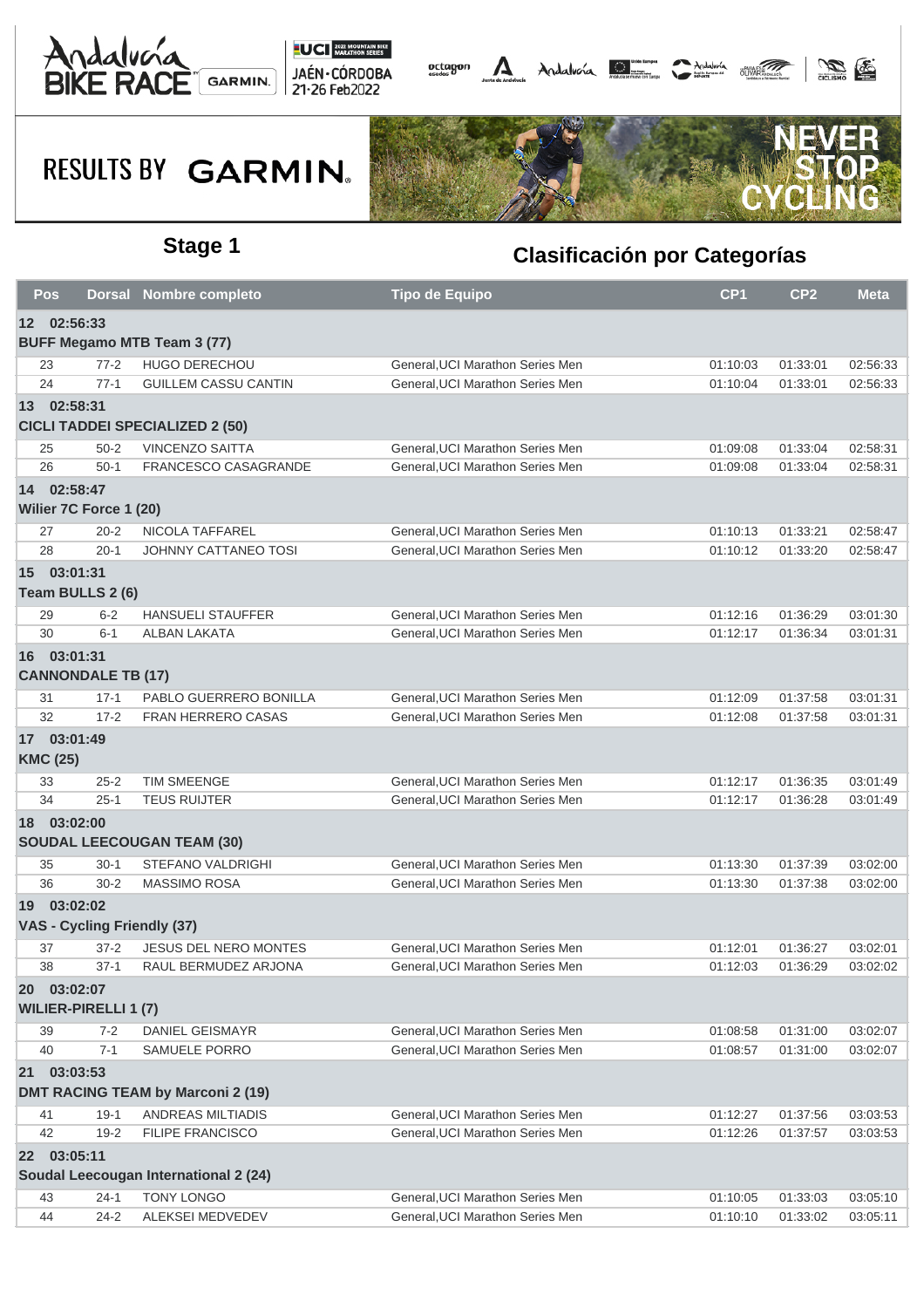





| Pos      |                                | <b>Dorsal Nombre completo</b>              | <b>Tipo de Equipo</b>                                                | CP <sub>1</sub>      | CP <sub>2</sub>      | <b>Meta</b> |
|----------|--------------------------------|--------------------------------------------|----------------------------------------------------------------------|----------------------|----------------------|-------------|
| 23       | 03:05:44                       |                                            |                                                                      |                      |                      |             |
|          |                                | <b>GOBIK FACTORY TEAM 1 (29)</b>           |                                                                      |                      |                      |             |
| 45       | $29-1$                         | PAU MARZA BEDOS                            | General, UCI Marathon Series Men                                     | 01:11:45             | 01:36:24             | 03:05:44    |
| 46       | $29 - 2$                       | PAU ROMERO BARCELO                         | General.UCI Marathon Series Men                                      | 01:11:44             | 01:36:25             | 03:05:44    |
|          | 24 03:06:51                    |                                            |                                                                      |                      |                      |             |
|          | 41 TEAM (34)                   |                                            |                                                                      |                      |                      |             |
| 47       | $34 - 2$                       | OLIVER AVILES GILABERT                     | General, UCI Marathon Series Men                                     | 01:12:58             | 01:38:23             | 03:06:50    |
| 49       | $34-1$                         | ALEIX ESPARGARO VILLA                      | General, UCI Marathon Series Men                                     | 01:12:58             | 01:38:23             | 03:06:51    |
| $25 -$   | 03:06:51                       |                                            |                                                                      |                      |                      |             |
|          | <b>Pure Encapsulations (9)</b> |                                            |                                                                      |                      |                      |             |
| 48       | $9 - 1$                        | <b>MANUEL PLIEM</b>                        | General, UCI Marathon Series Men                                     | 01:18:09             | 01:41:53             | 03:06:51    |
| 50       | $9 - 2$                        | <b>FRANS CLAES</b>                         | General, UCI Marathon Series Men                                     | 01:18:10             | 01:41:52             | 03:06:51    |
|          | 26 03:06:52                    |                                            |                                                                      |                      |                      |             |
|          |                                | <b>EXTREMADURA-ECOPILAS (27)</b>           |                                                                      |                      |                      |             |
| 52       | $27 - 2$                       | ALVARO LOBATO MATIAS                       | General, UCI Marathon Series Men                                     | 01:12:08             | 01:36:35             | 03:06:52    |
| 53       | $27 - 1$                       | MANUEL CORDERO MORGADO                     | General, UCI Marathon Series Men                                     | 01:12:08             | 01:36:37             | 03:06:52    |
| 27       | 03:06:52                       |                                            |                                                                      |                      |                      |             |
|          |                                | Kaninabikes Andujar/sporting pursuits (49) |                                                                      |                      |                      |             |
| 51       | $49-1$                         | <b>MARIO VILCHES SORIA</b>                 | General, UCI Marathon Series Men                                     | 01:11:42             | 01:38:00             | 03:06:52    |
| 54       | $49 - 2$                       | RAUL CASTRILLO SERRANO                     | General, UCI Marathon Series Men                                     | 01:11:43             | 01:37:59             | 03:06:52    |
|          | 28 03:07:21                    |                                            |                                                                      |                      |                      |             |
|          |                                | Team Rocklube - Texpa Simplon (26)         |                                                                      |                      |                      |             |
| 55       | $26 - 2$                       | <b>DOMINIK SCHWAIGER</b>                   | General, UCI Marathon Series Men                                     | 01:14:30             | 01:39:40             | 03:07:20    |
| 56       | $26-1$                         | PHILIP HANDL                               | General, UCI Marathon Series Men                                     | 01:14:30             | 01:39:39             | 03:07:21    |
|          | 29 03:09:18                    |                                            |                                                                      |                      |                      |             |
|          |                                | r2-bike.com MTN CREW (36)                  |                                                                      |                      |                      |             |
| 57       | $36 - 2$                       | <b>ARMIN DALVAI</b>                        | General, UCI Marathon Series Men                                     | 01:15:22             | 01:41:17             | 03:09:17    |
| 58       | $36-1$                         | FELIX FRITZSCH                             | General, UCI Marathon Series Men                                     | 01:15:22             | 01:41:15             | 03:09:18    |
|          | 30 03:09:57                    |                                            |                                                                      |                      |                      |             |
|          |                                | <b>FRABEL Urban Tri Sport (12)</b>         |                                                                      |                      |                      |             |
| 59       | $12 - 2$                       | <b>SEBASTIEN CARABIN</b>                   | General, UCI Marathon Series Men                                     | 01:15:29             | 01:40:35             | 03:09:57    |
| 60       | $12 - 1$                       | PIERRE BILLAUD                             | General, UCI Marathon Series Men                                     | 01:15:30             | 01:40:34             | 03:09:57    |
|          |                                |                                            |                                                                      |                      |                      |             |
| 31       | 03:10:19                       | <b>Canyon Northwave MTB Team 2 (8)</b>     |                                                                      |                      |                      |             |
|          |                                | <b>KRISTIAN HYNEK</b>                      |                                                                      |                      |                      | 03:10:18    |
| 61<br>62 | $8 - 1$<br>$8 - 2$             | NICOLAS SESSLER                            | General, UCI Marathon Series Men<br>General, UCI Marathon Series Men | 01:15:14<br>01:15:26 | 01:41:54<br>01:41:26 | 03:10:19    |
|          |                                |                                            |                                                                      |                      |                      |             |
|          | 32 03:10:23                    |                                            |                                                                      |                      |                      |             |
|          |                                | <b>CICLI TADDEI SPECIALIZED 3 (75)</b>     |                                                                      |                      |                      |             |
| 63       | $75-1$                         | YAN PASTUSHENKO                            | General, UCI Marathon Series Men                                     | 01:11:44             | 01:41:49             | 03:10:23    |
| 64       | $75 - 2$                       | <b>RAMON VANTAGGIATO</b>                   | General, UCI Marathon Series Men                                     | 01:11:44             | 01:41:49             | 03:10:23    |
|          | 33 03:11:39                    |                                            |                                                                      |                      |                      |             |
|          | <b>SCOTT FRENCH (18)</b>       |                                            |                                                                      |                      |                      |             |
| 65       | $18-1$                         | <b>EMILIEN MOURIER</b>                     | General, UCI Marathon Series Men                                     | 01:13:43             | 01:41:53             | 03:11:38    |
| 66       | $18-2$                         | <b>SIMON LAURENT</b>                       | General, UCI Marathon Series Men                                     | 01:13:45             | 01:41:52             | 03:11:39    |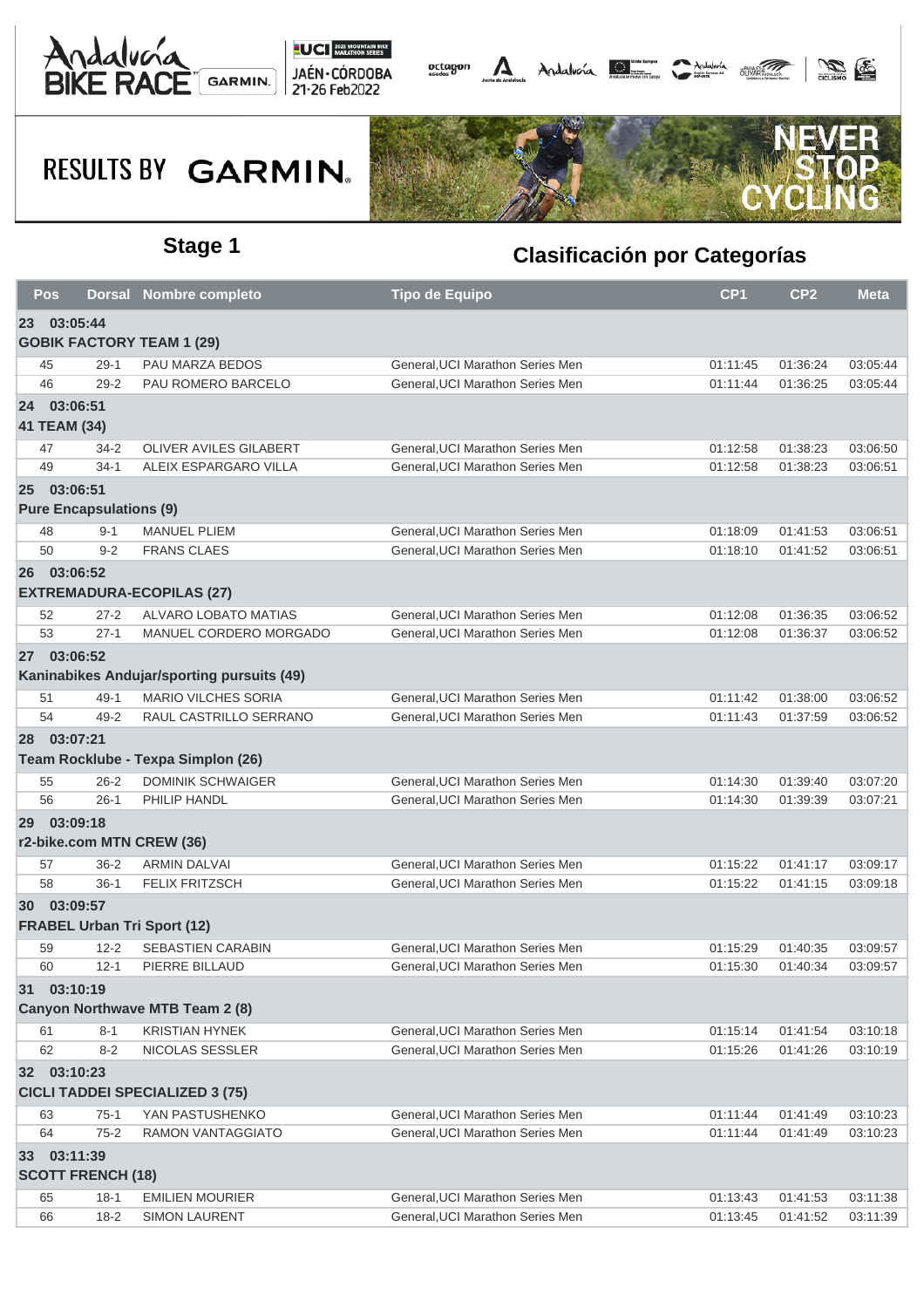





| Pos                           |          | <b>Dorsal Nombre completo</b>       | <b>Tipo de Equipo</b>            | CP <sub>1</sub> | CP <sub>2</sub> | <b>Meta</b> |
|-------------------------------|----------|-------------------------------------|----------------------------------|-----------------|-----------------|-------------|
| 34 03:12:12                   |          |                                     |                                  |                 |                 |             |
| <b>Team GARMIN (31)</b>       |          |                                     |                                  |                 |                 |             |
| 67                            | $31 - 1$ | <b>FADRI BARANDUN</b>               | General, UCI Marathon Series Men | 01:14:26        | 01:40:39        | 03:12:12    |
| 68                            | $31 - 2$ | <b>NELSON VERA RAMOS</b>            | General, UCI Marathon Series Men | 01:14:31        | 01:40:38        | 03:12:12    |
| 35 03:12:15                   |          |                                     |                                  |                 |                 |             |
|                               |          | STOP&GO Marderabwehr MTB Team (21)  |                                  |                 |                 |             |
| 69                            | $21 - 2$ | <b>VINZENT DORN</b>                 | General, UCI Marathon Series Men | 01:10:26        | 01:34:05        | 03:12:15    |
| 70                            | $21 - 1$ | <b>NIKLAS SELL</b>                  | General, UCI Marathon Series Men | 01:10:26        | 01:34:04        | 03:12:15    |
| 36 03:12:24                   |          |                                     |                                  |                 |                 |             |
| <b>MC Racing Team (41)</b>    |          |                                     |                                  |                 |                 |             |
| 71                            | $41 - 2$ | MICHAEL WOHLGEMUTH                  | General, UCI Marathon Series Men | 01:14:26        | 01:40:39        | 03:12:16    |
| 72                            | $41 - 1$ | SIMONE FERRERO                      | General, UCI Marathon Series Men | 01:14:31        | 01:40:42        | 03:12:24    |
| 37 03:12:25                   |          |                                     |                                  |                 |                 |             |
| <b>GoodMan Cycles (53)</b>    |          |                                     |                                  |                 |                 |             |
| 74                            | $53 - 2$ | <b>SEBASTIEN BURNET</b>             | General, UCI Marathon Series Men | 01:16:20        | 01:41:29        | 03:12:24    |
| 75                            | $53-1$   | <b>LUCAS LESOIN</b>                 | General, UCI Marathon Series Men | 01:16:19        | 01:41:28        | 03:12:25    |
| 38 03:12:26                   |          |                                     |                                  |                 |                 |             |
|                               |          | Mountainbike.be - Goeman Scott (55) |                                  |                 |                 |             |
| 73                            | $55 - 1$ | <b>ERNO MCCRAE</b>                  | General, UCI Marathon Series Men | 01:15:58        | 01:41:50        | 03:12:24    |
| 76                            | $55 - 2$ | <b>JOCHEN DE VOCHT</b>              | General, UCI Marathon Series Men | 01:15:57        | 01:41:49        | 03:12:26    |
| 39 03:15:05                   |          |                                     |                                  |                 |                 |             |
| Kopman-Novator (15)           |          |                                     |                                  |                 |                 |             |
| 77                            | $15 - 1$ | <b>INGVAR OMARSSON</b>              | General, UCI Marathon Series Men | 01:15:36        | 01:41:54        | 03:15:01    |
| 79                            | $15 - 2$ | JAN-FREDERIK FINOULST               | General, UCI Marathon Series Men | 01:15:36        | 01:41:52        | 03:15:05    |
| 40 03:15:09                   |          |                                     |                                  |                 |                 |             |
| <b>MTBS.CZ (22)</b>           |          |                                     |                                  |                 |                 |             |
| 78                            | $22 - 1$ | <b>MILAN DAMEK</b>                  | General, UCI Marathon Series Men | 01:17:35        | 01:43:25        | 03:15:02    |
| 81                            | $22 - 2$ | <b>LUKAS KAUFMANN</b>               | General, UCI Marathon Series Men | 01:17:32        | 01:43:24        | 03:15:09    |
| 41 03:15:09                   |          |                                     |                                  |                 |                 |             |
|                               |          | <b>SCOTT CALA BANDIDA 2 (16)</b>    |                                  |                 |                 |             |
| 80                            | $16 - 1$ | MARCOS GARCIA FERNANDEZ             | General, UCI Marathon Series Men | 01:10:08        | 01:45:02        | 03:15:09    |
| 82                            | $16 - 2$ | SERGIO MANTECON GUTIERREZ           | General, UCI Marathon Series Men | 01:10:07        | 01:45:01        | 03:15:09    |
| 42 03:16:34                   |          |                                     |                                  |                 |                 |             |
|                               |          | <b>GONVIBIKES - GENUINS (57)</b>    |                                  |                 |                 |             |
| 85                            | $57-1$   | ANTONIO GARCIA ALBALADEJO           | General, UCI Marathon Series Men | 01:15:28        | 01:41:44        | 03:16:34    |
| 86                            | $57 - 2$ | <b>INOCENCIO SERRA VICENTE</b>      | General, UCI Marathon Series Men | 01:15:28        | 01:41:46        | 03:16:34    |
| 43 03:16:51                   |          |                                     |                                  |                 |                 |             |
|                               |          | <b>GOBIK FACTORY TEAM 2 (38)</b>    |                                  |                 |                 |             |
| 87                            | $38-1$   | PABLO GARRIDO SATORRE               | General, UCI Marathon Series Men | 01:14:41        | 01:41:21        | 03:16:51    |
| 88                            | $38 - 2$ | OSCAR VALDEPEÑAS QUIÑONES           | General, UCI Marathon Series Men | 01:14:41        | 01:41:20        | 03:16:51    |
| 44 03:18:55                   |          |                                     |                                  |                 |                 |             |
| <b>TEAM VTT Saint-Lô (35)</b> |          |                                     |                                  |                 |                 |             |
| 91                            | $35 - 2$ | <b>JULIEN COUSIN</b>                | General, UCI Marathon Series Men | 01:20:19        | 01:46:45        | 03:18:55    |
| 92                            | $35-1$   | ARNAUD BLANCHARD                    | General, UCI Marathon Series Men | 01:20:17        | 01:46:45        | 03:18:55    |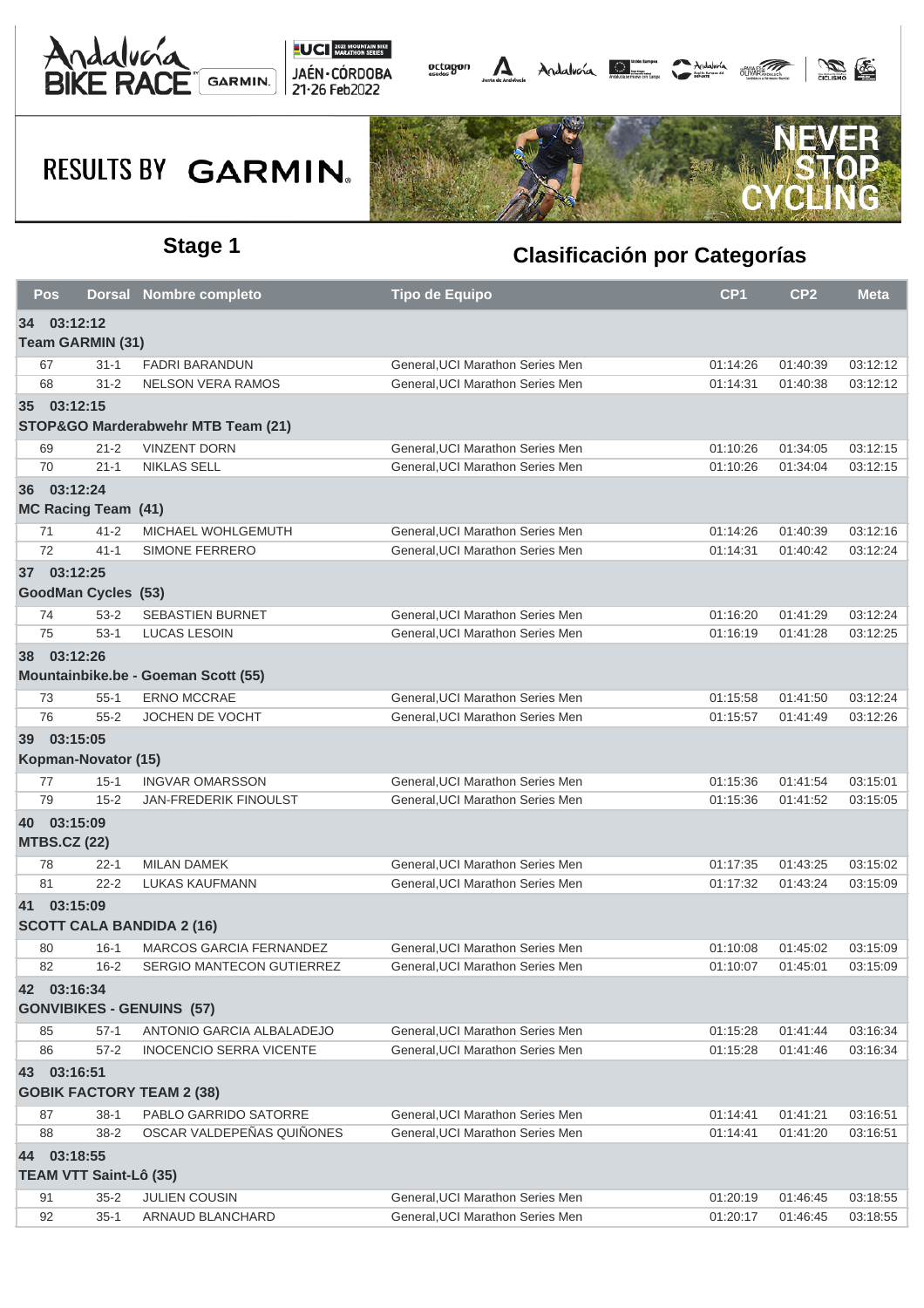





|    | Pos                     | <b>Dorsal</b>                  | <b>Nombre completo</b>                                            | <b>Tipo de Equipo</b>            | CP <sub>1</sub> | CP <sub>2</sub> | <b>Meta</b> |
|----|-------------------------|--------------------------------|-------------------------------------------------------------------|----------------------------------|-----------------|-----------------|-------------|
| 45 | 03:18:59                |                                |                                                                   |                                  |                 |                 |             |
|    |                         |                                | Sporttreff 2.0/DDMC Güldenmoor (32)                               |                                  |                 |                 |             |
|    | 93                      | $32 - 2$                       | LENNARD HEIDENREICH                                               | General, UCI Marathon Series Men | 01:15:31        | 01:41:18        | 03:18:59    |
|    | 94                      | $32 - 1$                       | <b>PAUL HäUSER</b>                                                | General, UCI Marathon Series Men | 01:15:32        | 01:41:17        | 03:18:59    |
|    | 46 03:23:06             |                                |                                                                   |                                  |                 |                 |             |
|    |                         |                                | Team La Forestiere Rosti / Gardanne Velo (33)                     |                                  |                 |                 |             |
|    | 101                     | $33 - 2$                       | <b>JULIEN DESJARDINS</b>                                          | General, UCI Marathon Series Men | 01:16:21        | 01:46:13        | 03:23:06    |
|    | 102                     | $33-1$                         | <b>MAXIME SAONIT</b>                                              | General, UCI Marathon Series Men | 01:16:21        | 01:46:13        | 03:23:06    |
|    | 47 03:24:24             |                                |                                                                   |                                  |                 |                 |             |
|    |                         |                                | Apedales/Descanso Hercules (62)                                   |                                  |                 |                 |             |
|    | 105                     | $62 - 2$                       | RAFAEL TUBIO RODRIGUEZ                                            | General, UCI Marathon Series Men | 01:19:22        | 01:46:54        | 03:24:24    |
|    | 106                     | $62 - 1$                       | MANUEL CEBADA PERIÑAN                                             | General, UCI Marathon Series Men | 01:19:22        | 01:46:53        | 03:24:24    |
|    | 48 03:24:51             |                                |                                                                   |                                  |                 |                 |             |
|    |                         | <b>TACTIC HQ Team (46)</b>     |                                                                   |                                  |                 |                 |             |
|    | 107                     | $46 - 2$                       | ROBERT MASO VIDAL                                                 | General, UCI Marathon Series Men | 01:20:05        | 01:46:44        | 03:24:50    |
|    | 108                     | $46 - 1$                       | DAAN VAN MEEUWEN                                                  | General, UCI Marathon Series Men | 01:20:04        | 01:46:43        | 03:24:51    |
|    | 49 03:25:01             |                                |                                                                   |                                  |                 |                 |             |
|    |                         | Harman Bikes Team (71)         |                                                                   |                                  |                 |                 |             |
|    | 109                     | $71 - 2$                       | FERNANDO GONZALEZ GODINO                                          | General, UCI Marathon Series Men | 01:17:32        | 01:49:46        | 03:25:01    |
|    | 110                     | $71-1$                         | FRANCISCO JAVIER CASTILLA PORRAS General, UCI Marathon Series Men |                                  | 01:17:31        | 01:49:47        | 03:25:01    |
|    | 50 03:25:29             |                                |                                                                   |                                  |                 |                 |             |
|    |                         |                                | <b>KANINA BIKE-SPORTING PURSUITS (42)</b>                         |                                  |                 |                 |             |
|    | 111                     | $42 - 1$                       | JOAQUIN TORRES PARRAGA                                            | General, UCI Marathon Series Men | 01:18:32        | 01:46:47        | 03:25:29    |
|    | 112                     | $42 - 2$                       | JOSE JESUS MARTOS CAZALLA                                         | General, UCI Marathon Series Men | 01:18:33        | 01:46:48        | 03:25:29    |
|    | 51 03:26:00             |                                |                                                                   |                                  |                 |                 |             |
|    |                         | Team Trijuansa (47)            |                                                                   |                                  |                 |                 |             |
|    | 113                     | $47 - 2$                       | FRANCISCO GONZALEZ GARCIA                                         | General, UCI Marathon Series Men | 01:21:29        | 01:48:40        | 03:25:59    |
|    | 114                     | $47 - 1$                       | FRANCISCO JAVIER PRADOS GARRIDO                                   | General, UCI Marathon Series Men | 01:21:27        | 01:48:44        | 03:26:00    |
|    | 52 03:29:36             |                                |                                                                   |                                  |                 |                 |             |
|    |                         | <b>BeeHi Factory Team (40)</b> |                                                                   |                                  |                 |                 |             |
|    | 117                     | $40 - 2$                       | <b>JOSE SANCHEZ PORRAS</b>                                        | General, UCI Marathon Series Men | 01:20:21        | 01:48:35        | 03:29:33    |
|    | 118                     | $40 - 1$                       | <b>FRANCISCO MARTINEZ TRILLO</b>                                  | General, UCI Marathon Series Men | 01:20:22        | 01:48:49        | 03:29:36    |
|    | 53 03:30:42             |                                |                                                                   |                                  |                 |                 |             |
|    |                         |                                | Kanina bikes-sporting pursuits 3 (69)                             |                                  |                 |                 |             |
|    | 119                     | 69-2                           | JAVIER REQUENA COLLADO                                            | General, UCI Marathon Series Men | 01:19:20        | 01:48:08        | 03:30:42    |
|    | 120                     | $69-1$                         | LUCAS GALIANO TORRES                                              | General, UCI Marathon Series Men | 01:19:21        | 01:48:10        | 03:30:42    |
|    | 54 03:32:24             |                                |                                                                   |                                  |                 |                 |             |
|    | <b>Bike Corner (58)</b> |                                |                                                                   |                                  |                 |                 |             |
|    | 125                     | $58-1$                         | ALEXANDRE BARBEROUX                                               | General, UCI Marathon Series Men | 01:24:26        | 01:50:59        | 03:32:23    |
|    | 126                     | $58 - 2$                       | ADRIEN ROQUEBRUN                                                  | General, UCI Marathon Series Men | 01:24:26        | 01:51:00        | 03:32:24    |
|    | 55 03:32:41             |                                |                                                                   |                                  |                 |                 |             |
|    |                         |                                | <b>COTEXA IMPORALIA TEAM 1 (51)</b>                               |                                  |                 |                 |             |
|    | 127                     | $51 - 2$                       | ALFONSO RAEL GALLARDO                                             | General, UCI Marathon Series Men | 01:23:21        | 01:50:30        | 03:32:40    |
|    | 128                     | $51-1$                         | ANTONIO JESUS LEON SANCHEZ                                        | General, UCI Marathon Series Men | 01:23:22        | 01:50:29        | 03:32:41    |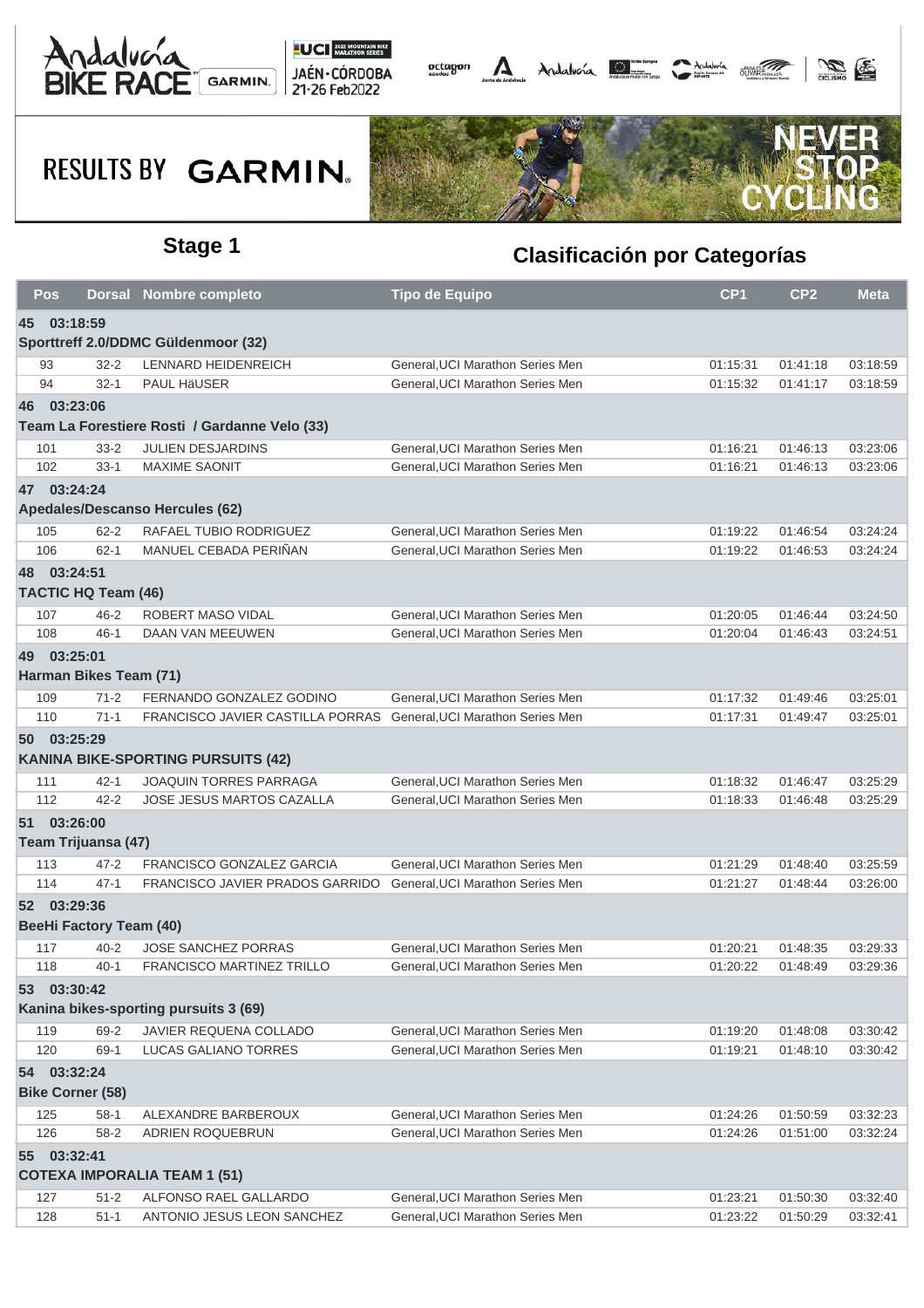





| Pos         |                                   | <b>Dorsal Nombre completo</b>         | <b>Tipo de Equipo</b>            | CP <sub>1</sub> | CP <sub>2</sub> | <b>Meta</b> |
|-------------|-----------------------------------|---------------------------------------|----------------------------------|-----------------|-----------------|-------------|
| 56 03:34:56 |                                   |                                       |                                  |                 |                 |             |
|             |                                   | <b>CICLOS CARRASCO - ARRUEDA (54)</b> |                                  |                 |                 |             |
| 129         | $54-1$                            | JUAN MIGUEL PEREZ DOBLADO             | General, UCI Marathon Series Men | 01:22:48        | 01:50:05        | 03:34:55    |
| 130         | $54 - 2$                          | ALBERTO CARRASCO YELAMOS              | General, UCI Marathon Series Men | 01:22:49        | 01:50:06        | 03:34:56    |
|             | 57 03:35:50                       |                                       |                                  |                 |                 |             |
|             | La Dupla (44)                     |                                       |                                  |                 |                 |             |
| 135         | 44-2                              | OSCAR PUJOL MUÑOZ                     | General, UCI Marathon Series Men | 01:23:50        | 01:52:10        | 03:35:48    |
| 136         | $44 - 1$                          | <b>CESAR MATO ALONSO</b>              | General, UCI Marathon Series Men | 01:23:49        | 01:52:09        | 03:35:50    |
| 58 03:41:44 |                                   |                                       |                                  |                 |                 |             |
|             |                                   | Ales Team Solidario - Agro Rey (64)   |                                  |                 |                 |             |
| 145         | $64-1$                            | ANTONIO JOSE CHICA JIMENEZ            | General, UCI Marathon Series Men | 01:28:14        | 01:58:48        | 03:41:44    |
| 146         | $64 - 2$                          | SERGIO SEBASTIAN MATERA               | General, UCI Marathon Series Men | 01:28:18        | 01:58:50        | 03:41:44    |
| 59 03:43:07 |                                   |                                       |                                  |                 |                 |             |
|             | Rockrider (39)                    |                                       |                                  |                 |                 |             |
| 147         | $39 - 2$                          | <b>JOSEPH DE POORTERE EMELIEN</b>     | General, UCI Marathon Series Men | 01:26:00        | 01:53:49        | 03:43:07    |
| 148         | $39-1$                            | <b>MILTON RAMOS GAMEZ</b>             | General, UCI Marathon Series Men | 01:26:00        | 01:53:48        | 03:43:07    |
| 60 03:45:49 |                                   |                                       |                                  |                 |                 |             |
|             | <b>AEROSPORT COFERPU (76)</b>     |                                       |                                  |                 |                 |             |
| 159         | $76-1$                            | CAMILO JESUS ESPINOSA OZAEZ           | General, UCI Marathon Series Men | 01:27:59        | 01:58:24        | 03:45:47    |
| 160         | $76-2$                            | JUAN SEBASTIAN MARTINEZ LOPEZ         | General, UCI Marathon Series Men | 01:27:59        | 01:58:23        | 03:45:49    |
| 61 03:48:19 |                                   |                                       |                                  |                 |                 |             |
|             | <b>BIZZIS TEAM - BICILAB (65)</b> |                                       |                                  |                 |                 |             |
| 169         | $65-1$                            | <b>CARLOS MARTIN JIMENEZ</b>          | General, UCI Marathon Series Men | 01:24:37        | 01:59:19        | 03:48:19    |
| 170         | $65 - 2$                          | JORGE OCAÑA ESTEBAN                   | General, UCI Marathon Series Men | 01:24:38        | 01:59:16        | 03:48:19    |
| 62 03:48:40 |                                   |                                       |                                  |                 |                 |             |
|             | <b>BH VIBIKE (68)</b>             |                                       |                                  |                 |                 |             |
| 171         | 68-1                              | ALVARO OLASOLO DON                    | General, UCI Marathon Series Men | 01:31:56        | 02:01:13        | 03:48:39    |
| 172         | 68-2                              | ZIGOR URAIN ZABALA                    | General, UCI Marathon Series Men | 01:31:57        | 02:01:12        | 03:48:40    |
| 63 03:55:26 |                                   |                                       |                                  |                 |                 |             |
|             | LARA/GODINO (56)                  |                                       |                                  |                 |                 |             |
| 195         | $56-1$                            | FRANCISCO GONZALEZ GODINO             | General, UCI Marathon Series Men | 01:32:14        | 02:04:04        | 03:55:26    |
| 196         | $56 - 2$                          | JOSE MARIA LARA SANCHEZ               | General, UCI Marathon Series Men | 01:32:14        | 02:04:02        | 03:55:26    |
| 64 03:57:42 |                                   |                                       |                                  |                 |                 |             |
|             |                                   | <b>SYMISUR CENTAURO BIKES (43)</b>    |                                  |                 |                 |             |
| 203         | $43 - 2$                          | CARLOS JAVIER ARENAS CHACON           | General, UCI Marathon Series Men | 01:28:55        | 02:00:30        | 03:57:41    |
| 204         | $43 - 1$                          | <b>JESUS BRACHO BENITEZ</b>           | General, UCI Marathon Series Men | 01:28:54        | 02:00:31        | 03:57:42    |
| 65 03:58:59 |                                   |                                       |                                  |                 |                 |             |
|             | <b>MMR AUCALGA (74)</b>           |                                       |                                  |                 |                 |             |
| 213         | $74-2$                            | VIDAL CELIS ZABALA                    | General, UCI Marathon Series Men | 01:30:51        | 02:04:59        | 03:58:59    |
| 214         | $74-1$                            | CANDIDO CARRERA ESTEVEZ               | General, UCI Marathon Series Men | 01:30:51        | 02:05:01        | 03:58:59    |
| 66 03:59:15 |                                   |                                       |                                  |                 |                 |             |
|             | <b>SEVEN BIKES TEAM (52)</b>      |                                       |                                  |                 |                 |             |
| 215         | $52 - 2$                          | CARLOS ALBERTO RUIZ MUNOZ             | General, UCI Marathon Series Men | 01:33:41        | 02:06:09        | 03:59:15    |
| 216         | $52-1$                            | ANTONIO PARRA GONZALEZ                | General, UCI Marathon Series Men | 01:33:42        | 02:06:11        | 03:59:15    |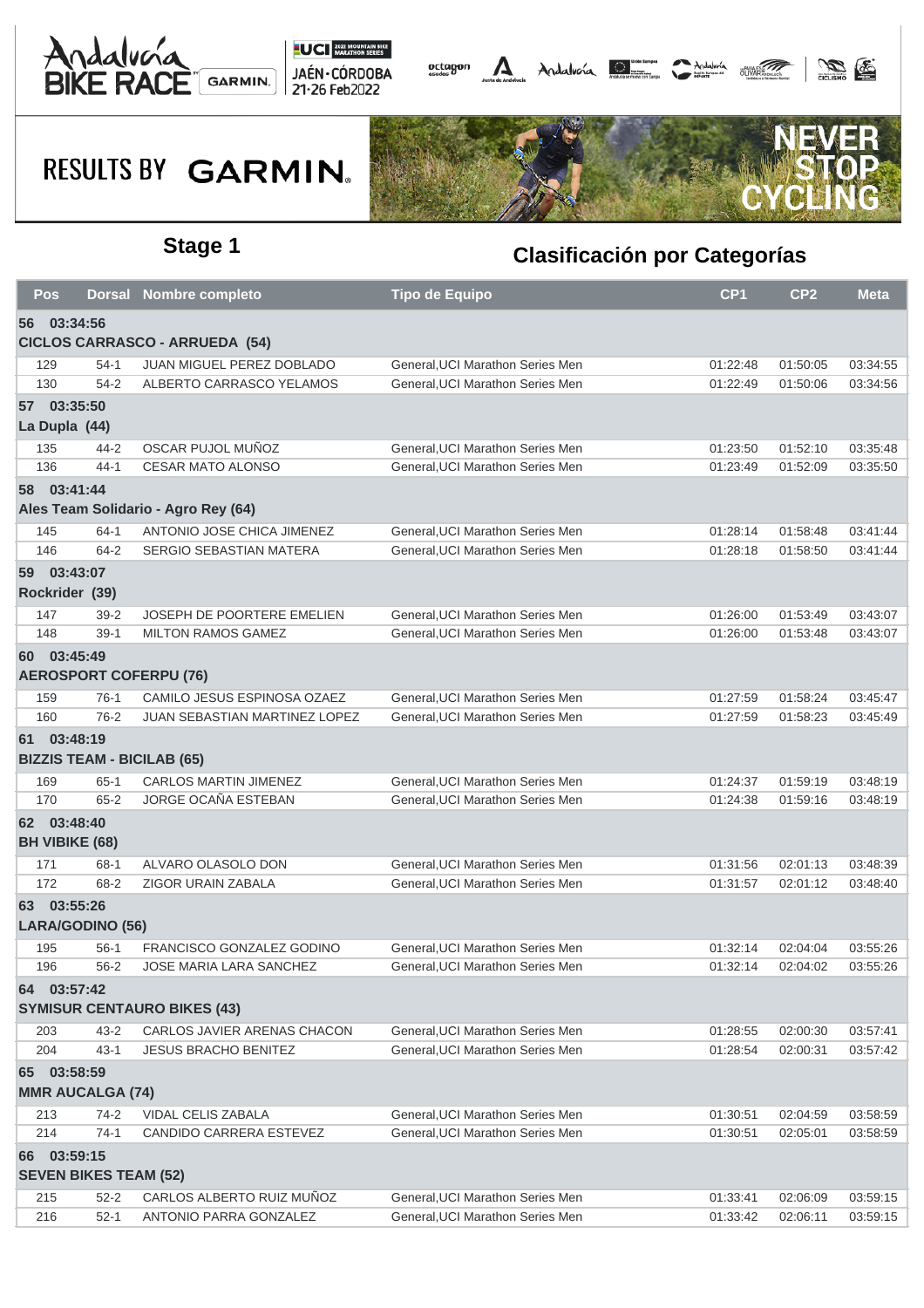





| Pos |                               | <b>Dorsal Nombre completo</b>           | <b>Tipo de Equipo</b>            | CP <sub>1</sub> | CP <sub>2</sub> | <b>Meta</b> |
|-----|-------------------------------|-----------------------------------------|----------------------------------|-----------------|-----------------|-------------|
| 67  | 04:00:33                      |                                         |                                  |                 |                 |             |
|     | <b>FitStudio CDE 2 (59)</b>   |                                         |                                  |                 |                 |             |
| 219 | $59-1$                        | EDUARDO FUENTES DIEGO                   | General, UCI Marathon Series Men | 01:34:58        | 02:06:31        | 04:00:33    |
| 220 | $59-2$                        | MIGUEL PAJUELO FERNANDEZ                | General, UCI Marathon Series Men | 01:34:57        | 02:06:33        | 04:00:33    |
|     | 68 04:00:42                   |                                         |                                  |                 |                 |             |
|     |                               | <b>GARMIN CORPORATE TEAM (48)</b>       |                                  |                 |                 |             |
| 221 | $48 - 1$                      | <b>GERARD VALLES LLORD</b>              | General, UCI Marathon Series Men | 01:34:33        | 02:06:22        | 04:00:42    |
| 222 | $48 - 2$                      | RAUL RAPOSO MATEO                       | General, UCI Marathon Series Men | 01:34:33        | 02:06:19        | 04:00:42    |
|     | 69 04:02:58                   |                                         |                                  |                 |                 |             |
|     | <b>TEAM ADDICT BIKE (61)</b>  |                                         |                                  |                 |                 |             |
| 227 | $61 - 2$                      | <b>JUDICAEL SOLIER</b>                  | General, UCI Marathon Series Men | 01:33:48        | 02:07:17        | 04:02:57    |
| 228 | $61 - 1$                      | THEO DUMALANEDE                         | General, UCI Marathon Series Men | 01:33:44        | 02:07:19        | 04:02:58    |
|     | 70 04:08:28                   |                                         |                                  |                 |                 |             |
|     |                               | <b>GSPORT FACTORY TEAM (73)</b>         |                                  |                 |                 |             |
| 241 | $73-1$                        | AITOR MELENDEZ NUÑEZ                    | General, UCI Marathon Series Men | 01:31:48        | 02:05:45        | 04:08:26    |
| 242 | $73-2$                        | MIGUEL ANGEL SILVA MUÑOZ                | General, UCI Marathon Series Men | 01:31:46        | 02:05:44        | 04:08:28    |
| 71  | 04:09:17                      |                                         |                                  |                 |                 |             |
|     | TEJ WHEELS (70)               |                                         |                                  |                 |                 |             |
| 243 | $70-1$                        | FERNANDO CALABRUS CIUDAD                | General, UCI Marathon Series Men | 01:34:29        | 02:06:06        | 04:09:15    |
| 244 | $70 - 2$                      | JOSE ANGEL MUÑOZ BARRANCA               | General, UCI Marathon Series Men | 01:34:30        | 02:06:07        | 04:09:17    |
|     | 72 04:14:06                   |                                         |                                  |                 |                 |             |
|     | il doctore (79)               |                                         |                                  |                 |                 |             |
| 249 | $79-1$                        | PABLO MORENO COLMENERO                  | General, UCI Marathon Series Men | 01:38:01        | 02:11:32        | 04:14:06    |
| 250 | $79-2$                        | SERGIO GONZALEZ RIBEIRO                 | General, UCI Marathon Series Men | 01:38:01        | 02:11:37        | 04:14:06    |
|     | 73 04:15:33                   |                                         |                                  |                 |                 |             |
|     | Roge's team (72)              |                                         |                                  |                 |                 |             |
| 253 | 72-1                          | ROGELIO NIETO RUIZ                      | General, UCI Marathon Series Men | 01:36:52        | 02:11:16        | 04:15:33    |
| 254 | $72 - 2$                      | JOSE JAIME NIETO RUIZ                   | General, UCI Marathon Series Men | 01:36:51        | 02:11:14        | 04:15:33    |
|     | 74 04:19:10                   |                                         |                                  |                 |                 |             |
|     | <b>Team Harde Addict (45)</b> |                                         |                                  |                 |                 |             |
|     |                               |                                         |                                  |                 |                 |             |
| 263 | $45 - 2$                      | <b>ANTHONY PICHOT</b>                   | General, UCI Marathon Series Men | 01:38:56        | 02:13:13        | 04:19:10    |
| 264 | $45 - 1$                      | <b>REMI CRINON</b>                      | General, UCI Marathon Series Men | 01:38:58        | 02:13:14        | 04:19:10    |
|     | 75 04:19:58                   |                                         |                                  |                 |                 |             |
|     | <b>Mamut Bike Team (67)</b>   |                                         |                                  |                 |                 |             |
| 269 | $67 - 1$                      | ANTONIO MARIN GALISTEO                  | General, UCI Marathon Series Men | 01:37:57        | 02:11:31        | 04:19:57    |
| 270 | $67 - 2$                      | DANIEL RODRIGUEZ JIMENEZ                | General, UCI Marathon Series Men | 01:37:56        | 02:11:11        | 04:19:58    |
|     | 76 04:26:58                   |                                         |                                  |                 |                 |             |
|     |                               | <b>ML-TUNING - Cyklotrener.com (81)</b> |                                  |                 |                 |             |
| 283 | $81 - 2$                      | <b>TOMAš KUBAT</b>                      | General, UCI Marathon Series Men | 01:40:47        | 02:19:22        | 04:26:57    |
| 284 | $81 - 1$                      | <b>JAN NOVOTA</b>                       | General, UCI Marathon Series Men | 01:40:46        | 02:19:18        | 04:26:58    |
|     | 77 04:28:12                   |                                         |                                  |                 |                 |             |
|     | LE PORT VÉLO (66)             |                                         |                                  |                 |                 |             |
| 293 | 66-1                          | MIGUEL ANGEL MONTAÑES JIMENEZ           | General, UCI Marathon Series Men | 01:34:31        | 02:07:27        | 04:28:12    |
| 294 | 66-2                          | FRANCISCO JOSE SUTIL SANCHEZ            | General, UCI Marathon Series Men | 01:34:34        | 02:07:26        | 04:28:12    |